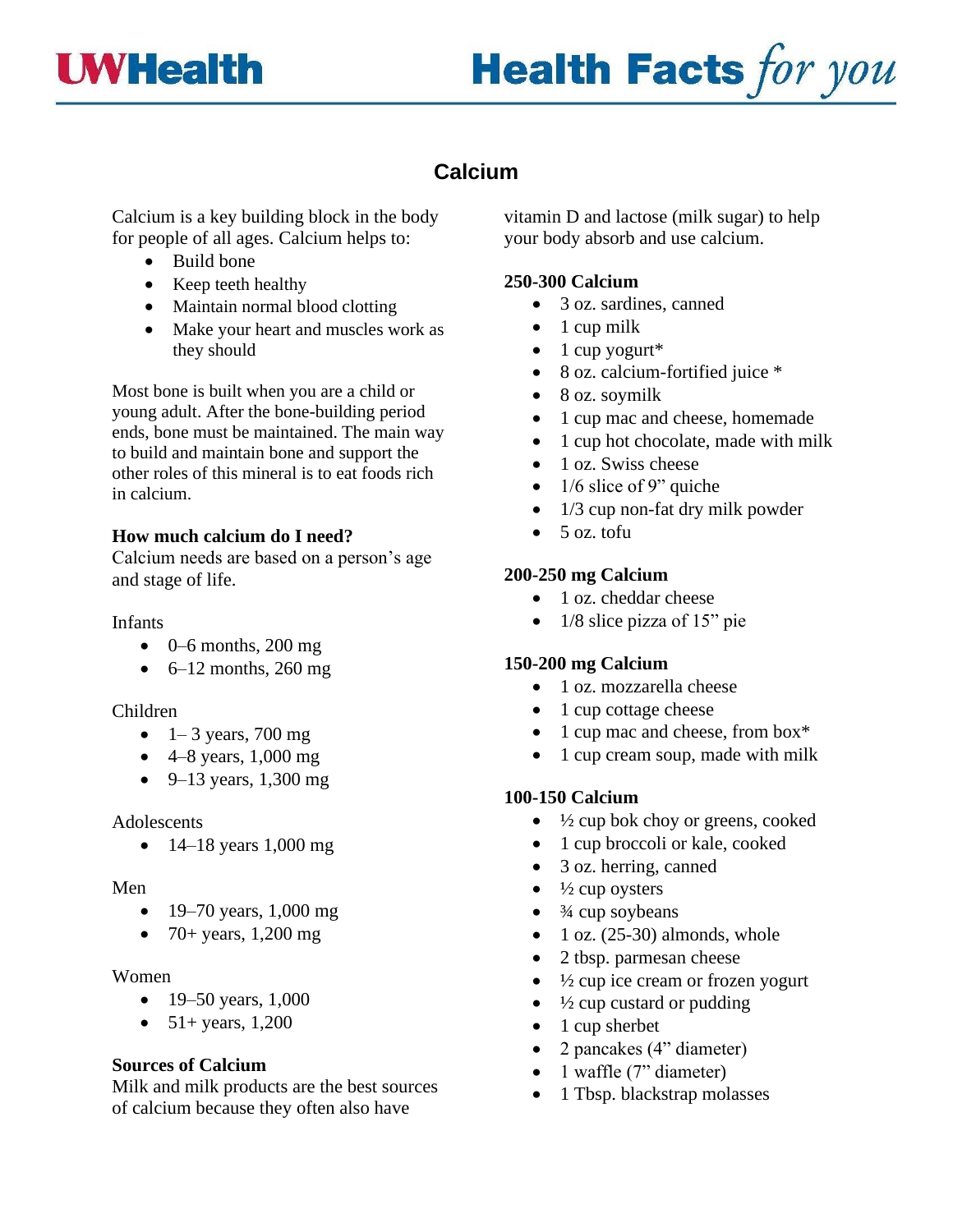\*Calcium content varies by brand. Always check the food label.

# **Daily Servings of Dairy**

Milk and dairy products are an easy way to meet your calcium needs. We suggest these servings for your age group:

- $\bullet$  1–3 years, 1-2 servings
- $\bullet$  4–8 years, 2-4 servings
- $\bullet$  9–18 years, 2-3 servings
- $\bullet$  19-50 years, 2-3 servings
- Pregnant/Nursing women, 4 servings
- $51-70$ , 2-3 servings
- 70+ years, 3-4 servings

If you have trouble digesting milk or dairy products, or are lactose intolerant:

- Eat dairy as part of a meal or snack. Try not to eat it by itself.
- Choose yogurt, kefir and cheese, which have less lactose and may not cause the same symptoms as milk.
- Try Lactaid®, an over-the-counter product that you can be taken before eating dairy to help with digestion.
- Try Lactaid<sup>®</sup> milk products (milk, yogurt) which are lactose-free.

# **Dairy-Free Calcium Options**

- Stir-fry tofu with vegetables. You can use tofu instead of meat or with meats in casseroles, one-pot meals, soups and pasta dishes.
- Add 1 cup of dark green vegetables (spinach, kale and broccoli) to your day.
- Eat 1 ounce of almonds (1/4 cup or 24 almonds) everyday as a snack.
- Add kidney beans, black-eyed peas, or white beans to your soups, stews, rice, or other dishes for a boost of calcium and fiber.
- Drink calcium fortified orange juice or plant-based milks such as soy, almond, coconut or rice milk. Be sure to check the nutrition label because calcium and vitamin D content varies by brand.
- Other foods, such as cereals, may also have calcium added. The nutrition facts label lists the percent of calcium in the product based on 1000 mg of calcium.

# **Calcium Supplements**

If you're not meeting your daily calcium needs through what you eat, you may want to take a calcium supplement. Calcium supplements come from many sources of calcium, such as:

- calcium carbonate,
- calcium citrate,
- calcium gluconate, or
- calcium lactate.

Calcium gluconate and calcium lactate cost more and contain less calcium per pill so you would have to take more pills to get the same amount of calcium. This handout compares calcium carbonate and calcium citrate supplements and lists the best time to take them.

# **Calcium Citrate** (Citracal®)

This can be taken any time during the day. It does not need stomach acid to be absorbed. It is gentle on the stomach.

# **Calcium Carbonate** (Tums®, Oscal®,

Caltrate®, Viactiv®, CalBurst®) These must be taken with meals or snacks to be absorbed best. These need stomach acid for it to absorb. Do not take with antacids. These may cause gas, constipation, and bloating.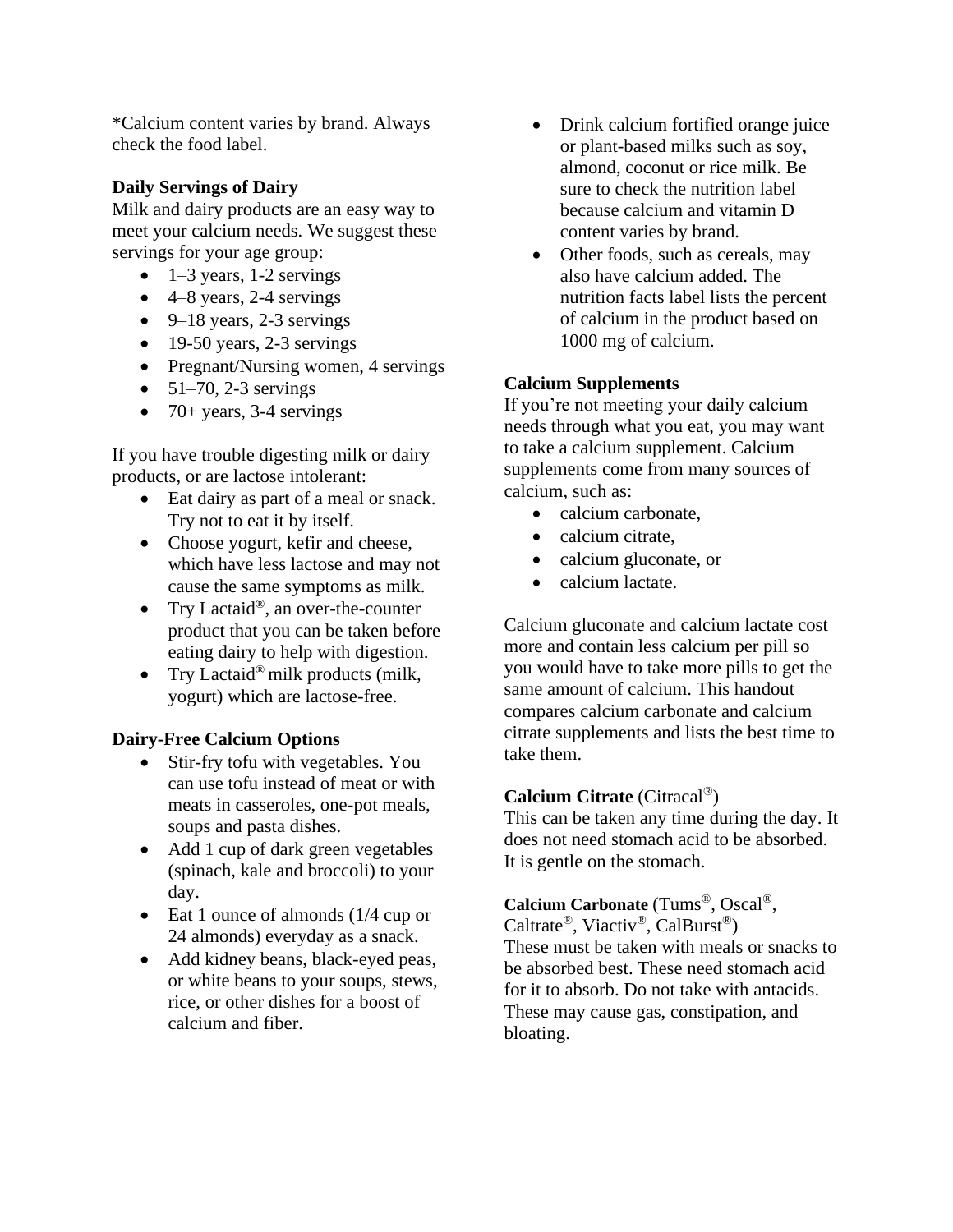Calcium is absorbed the best when it is taken with meals. Do not take more than 600 mg of calcium at one time. Do not take more than 15000 mg of calcium. High amounts of calcium may cause kidney stones in some people. If you are taking medicine to decrease stomach acid, or use antacids daily, you should take calcium citrate instead of calcium carbonate.

| <b>Supplement</b>                                                | Calcium<br>(mg) | Vit D<br>(IU) | Amount               |
|------------------------------------------------------------------|-----------------|---------------|----------------------|
| Caltrate <sup>®</sup> $600+D$                                    | 600             | 800           | 2 tablets<br>2 chews |
| Citracal <sup>®</sup> + D                                        | 630             | 500           | 2 tablets            |
| $Citrac{al^@Petites+D}$                                          | 400             | 500           | 2 tablets            |
| One-a-<br>Day <sup>®</sup> Women<br>One-a-Day <sup>®</sup> $50+$ | 500             | 1000          | 1 tablet             |
| One-a-<br>Day <sup>®</sup> Prenatal                              | 300             | 400           | 1 tablet             |
| One a Day®Men's                                                  | 210             | 700           | 1 tablet             |
| Os-Cal <sup>®</sup> $500+$ D                                     | 500             | 200           | 1 tablet             |
| Os-Cal® Ultra                                                    | 600             | 500           | 1 tablet             |
| $Tums^{\circledR}$                                               | 500             | 0             | 1 tablet             |
| Tums $EX^{\circledR}$                                            | 750             | 0             | 1 tablet             |
| Tums Ultra®                                                      | 1000            | 0             | 1 tablet             |
| Viactiv <sup>®</sup>                                             | 500             | 500           | 1 chew               |

#### **Calcium Supplements**

# **Vitamin D**

Vitamin D helps your body absorb and use calcium. We get vitamin D from sunlight. Some foods (fortified milk, fish oils, egg yolks, liver) provide a small source. Most people need at least 600 IU (international units) of vitamin D, although some experts advise higher amounts (800 IU or 1000 IU). Many calcium tablets also have vitamin D. Be sure to check this before taking more vitamin D. Do not take more than 4,000 IU per day unless your doctor prescribes it.

#### **Osteoporosis**

Osteoporosis is a disease where bones become weak and brittle and affects men and women. When you take in less calcium than what your body needs, your body takes calcium from your bones. This weakens bones and can lead to bone fractures. This is most common in women over the age of 35 who are no longer menstruating. After age 65 women **and men** tend to lose bone mass at the same rate. White men and women are at greater risk than black men and women. Other risk factors include smoking and an inactive lifestyle. Signs of osteoporosis include bone pain, fractures, and shrinking in height.

Although there is no cure for osteoporosis, there are steps you can take to prevent or to slow its progress:

- Eat a balanced diet rich in calcium and vitamin D.
- Take part in weight-bearing exercises, such as squats, curls and overhead presses. Before starting any exercise program, consult with your healthcare provider.
- Maintain a healthy lifestyle without smoking or drinking too much alcohol.
- Get a bone density test to assess your bone health.

# **Calcium-Rich Recipes**

#### **Yogurt Popsicles**

(60 mg calcium per serving)

- 8 oz. plain yogurt
- 6 oz. of 100% fruit juice
- 1. Mix all ingredients together.
- 2. Pour into popsicle molds.
- 3. Freeze in store bought molds or in 3 oz. paper cups, using wooden sticks or spoons as handles.